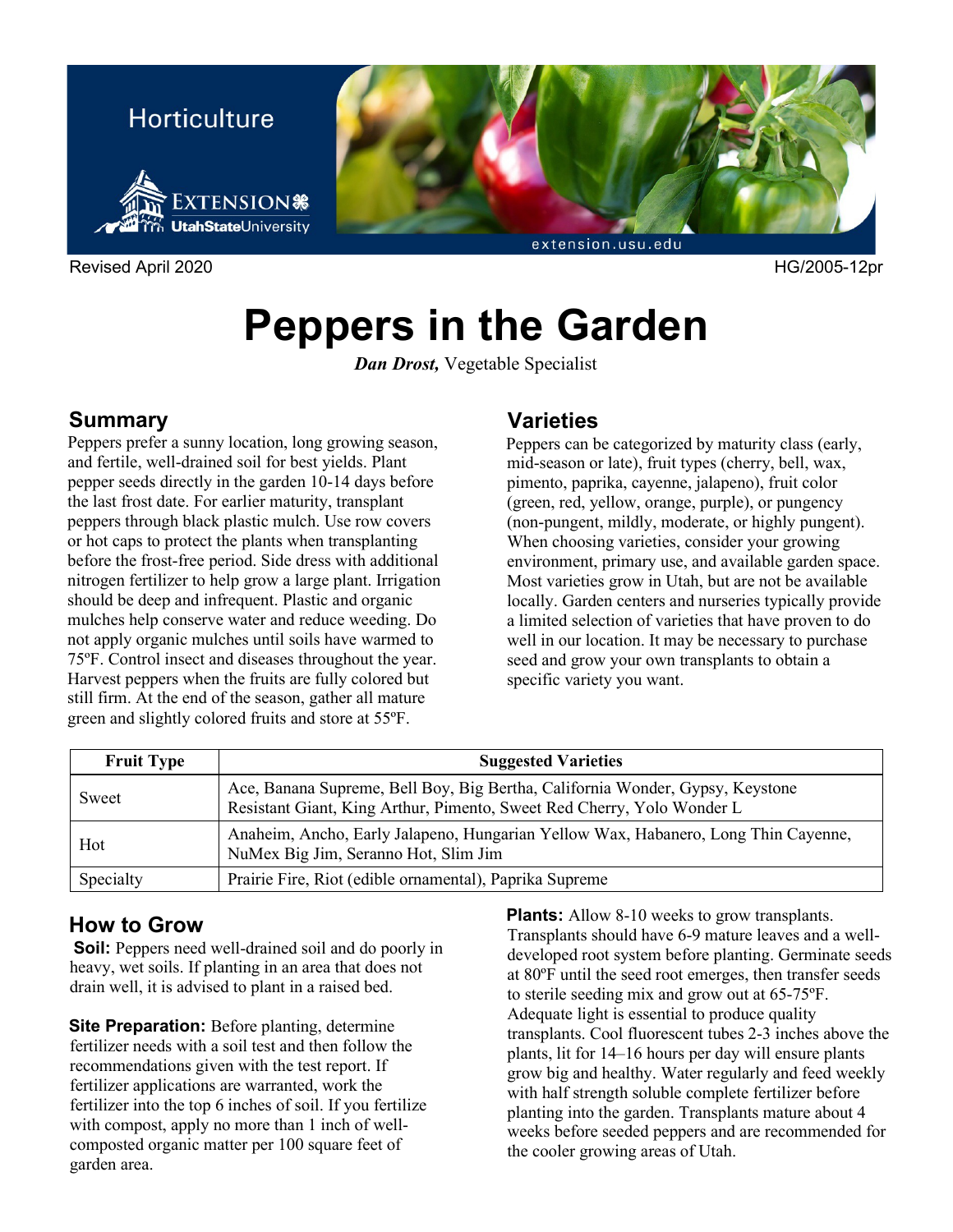**Planting and Spacing:** Peppers should be transplanted when soils are 60ºF or after all frost danger has passed. Seed can be planted in the garden 2 weeks before the last frost. Plant 4-6 pepper seeds  $\frac{1}{2}$  inch deep and 18 inches apart in the row. After the seedlings have two leaves, thin to a single plant Transplants should be planted 18 inches apart in row, with rows 18-24 inches apart. Transplants that are stocky, dark green, have 6-9 leaves and are 5-8 inches tall, grow most rapidly. Transplants with flowers or fruits establish slowly and yield poorly so remove them before planting.

**Mulch:** Black plastic mulch warms the soil, conserves water, and helps control weeds. Plastic mulches allow earlier planting and maturity, especially with transplants. After amending the soil with compost or fertilizer, lay the plastic, secure the edges with soil, and cut holes for the seeds or transplants. To avoid heat injury to the transplant, the stem should not touch the plastic mulch. When using plastic mulches and row covers, seeds or plants can be set out several weeks before the last frost date. Do not apply organic mulches such as grass clippings, straw, or newspapers around the plants until soils are warmer than 75ºF. Both plastic and organic mulches help conserve water and control weeds.

**Row Covers:** Row covers enhance growth and earliness. Hotcaps, plastic tunnels, fabric covers, and other devices help protect seedlings and transplants from cool air temperatures. Row covers enhance growth and earliness. Peppers grown under row covers require ventilation when air temperatures exceed 80ºF. High temperatures during flower development and early fruit growth can cause flower

and fruit abortion. Remove covers when weather has stabilized.

**Irrigation:** Water peppers deeply and infrequently, applying 1-2 inches per week. Use drip irrigation if possible. Mulch around the plant will help conserve soil moisture and reduce weed growth. Irrigate so that moisture goes deeply into the soil. Irregular watering (over or under) can cause flower drop or blossom-end rot, a dark leathery spot on the bottom of the fruit.

**Fertilizer:** Avoid over-fertilizing peppers which encourages excessive foliage growth and delays fruit set and maturity. Side dress each plant with 1/4 tablespoon of (21-0-0) fertilizer, 4 and 8 weeks after transplanting. Place the fertilizer 6 inches to the side of the plant and irrigate it into the soil.



# **Problems**

**Weeds:** Plastic and organic mulches (straw, leaves and grass clippings) effectively control weeds. Healthy vigorous plants outcompete weeds, once they are established. Cultivate shallowly to avoid root damage if weeds are a problem.

|                          | <b>Insects and Diseases:</b> For more detailed information on insect and diseases visit the Utah Pests website |
|--------------------------|----------------------------------------------------------------------------------------------------------------|
| (www.utahpests.usu.edu). |                                                                                                                |

| Insects      | <b>Identification</b>                                                                                                                                                                       | Control                                                               |
|--------------|---------------------------------------------------------------------------------------------------------------------------------------------------------------------------------------------|-----------------------------------------------------------------------|
| Aphids       | Green or black soft-bodied insects that feed on<br>underside of leaves. Leaves often crinkle or<br>curl. May transmit virus diseases. Plants appear<br>shiny, wet, or sticky from honeydew. | Use insecticidal soaps or strong water stream<br>to dislodge insects. |
| Flea Beetles | Small black beetles that feed on seedlings.<br>Adults chew tiny holes in cotyledons and<br>leaves. Beetles can reduce plant vigor or may<br>kill seedlings.                                 | Control beetles with insecticide dust at<br>seeding or transplanting. |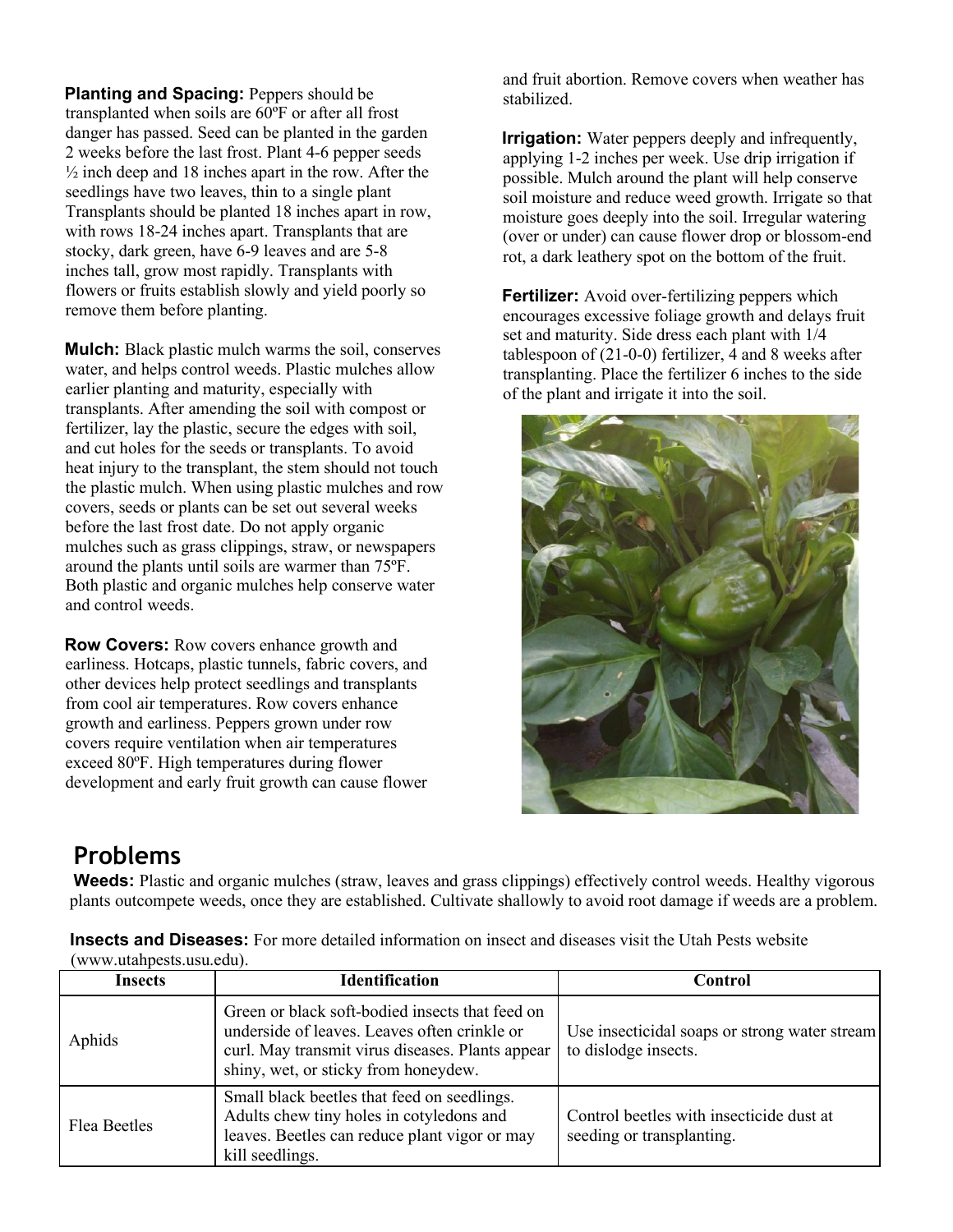| Hornworms and<br>Fruit worms | Larvae feed on leaves and fruits causing<br>defoliation and fruit damage. Look for damaged Use Bt or other insecticides for heavy | Hand removal is an easy control method. |
|------------------------------|-----------------------------------------------------------------------------------------------------------------------------------|-----------------------------------------|
|                              | leaves and black fecal matter.                                                                                                    | infestations.                           |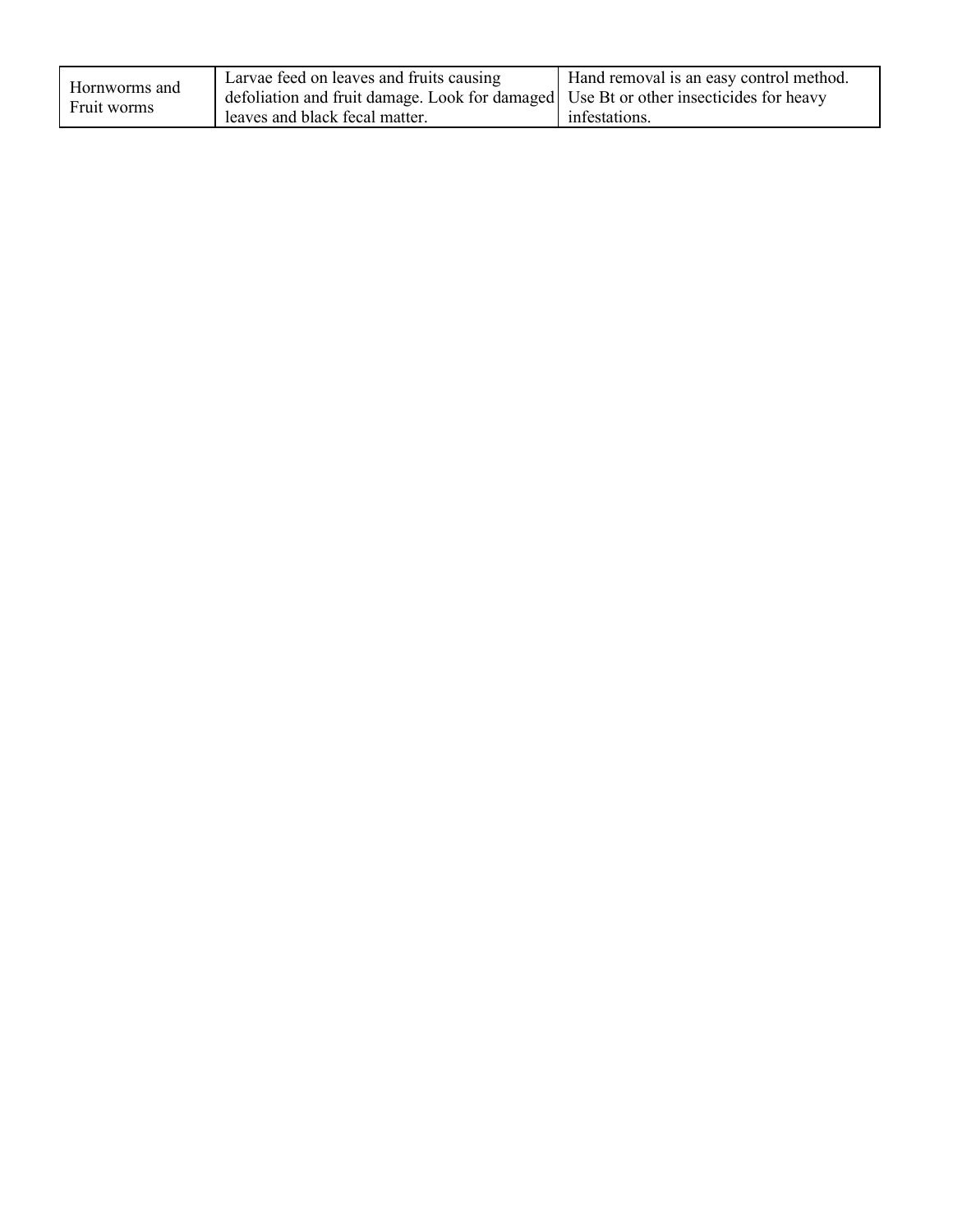| <b>Diseases</b>                 | <b>Symptoms</b>                                                                                                                                                                                                                               | Control                                                                                                                                                                                         |
|---------------------------------|-----------------------------------------------------------------------------------------------------------------------------------------------------------------------------------------------------------------------------------------------|-------------------------------------------------------------------------------------------------------------------------------------------------------------------------------------------------|
| Leaf Blights or<br>Spots        | Dark spots on stem, leaves or fruits. The<br>diseases eventually spread to all plant parts.<br>The foliage eventually dies, exposing fruits to<br>the sun, which causes premature ripening.                                                   | Diseases promoted by cool, wet conditions.<br>Don't apply over-head irrigation late in the<br>day and let soil dry between watering. Apply<br>appropriate fungicide once disease<br>identified. |
| <b>Wilt Diseases</b>            | Leaves wilt from the bottom of the plant and<br>plants often die. Look for vascular<br>discoloration, slime formation, or gummy<br>exudates visible on or in stems. Diseases are<br>caused by different pathogens.                            | Identify the causal disease. Plant resistant<br>varieties if available. Crop rotation and soil<br>solarization can help reduce wilt diseases.                                                   |
| Virus                           | Leaves are light green, mottled, malformed,<br>dwarfed and curled. Early infection affects fruit<br>shape and flavor. Viruses can be transmitted by<br>aphids and leafhoppers, brushing against<br>infected plants, or from tobacco products. | Control aphids. Destroy infected plants and<br>weeds. Don't use tobacco products when<br>handling plants.                                                                                       |
| <b>Disorders</b>                | <b>Symptoms</b>                                                                                                                                                                                                                               | Control                                                                                                                                                                                         |
| <b>Blossom End Rot</b><br>(BER) | Blossom-end-rot is caused by a localized<br>calcium deficiency brought on by poor water<br>management, excessive nitrogen, root pruning,<br>and drought stress. Affected fruits become<br>dry, brown or black on the flower end.              | Better water and nutrient management can<br>reduce BER. Maintain uniform soil moisture<br>during hot weather particularly when plants<br>are flowering. Mulch around plants.                    |
| Sunscald                        | Sunscald is caused when fruits are exposed to<br>direct sunlight during hot, dry weather. Sun<br>exposed areas over-heat, dry out, and do not<br>color uniformly.                                                                             | Maintain uniform soil moisture during hot<br>weather. Plants with good leaf cover have<br>less sunscald problems.                                                                               |

## **Harvest and Storage**

Pepper fruits require 35-45 days to mature from flowering to full color (red, yellow, orange) depending on the temperature and variety. Fruits are generally picked green (immature) or fully colored (ripe). Fruits should be firm, plump, and smooth skinned for best flavor and quality. Pick fruits as they mature. At the end of the season, harvest all fruits that are mature green or colored slightly. Peppers will store for 1-2 weeks if held at 50-55ºF. Fruits are subject to chilling injury so do not store for long periods in the refrigerator.

## **Productivity**

Plant 3-4 pepper plants per person for fresh use and an additional 5-10 plants for pickling, canning, drying, or freezing. Expect 75 pounds of fruit per 100 feet of row depending on variety.

## **Nutrition**

Pepper is very nutritious, low in calories and fat and is an excellent source of vitamins A and C.

## **Frequently Asked Questions**

*What causes the flowers to drop off my pepper plants?* During unfavorable weather (nights lower than 55ºF, or days above 90ºF), Pepper fruits do not set and flowers abort. The problem usually disappears as the weather improves.

*My peppers often have pointed, cupped, twisted, and irregular shaped leaves. What causes these symptoms?* Your peppers may have been injured by 2,4-D or a similar growth regulator weed killer. Never use the same sprayer in your vegetable garden that you use for weed control in your lawn. Use caution when applying lawn care chemicals near the vegetable garden. If you apply grass clippings to the garden,